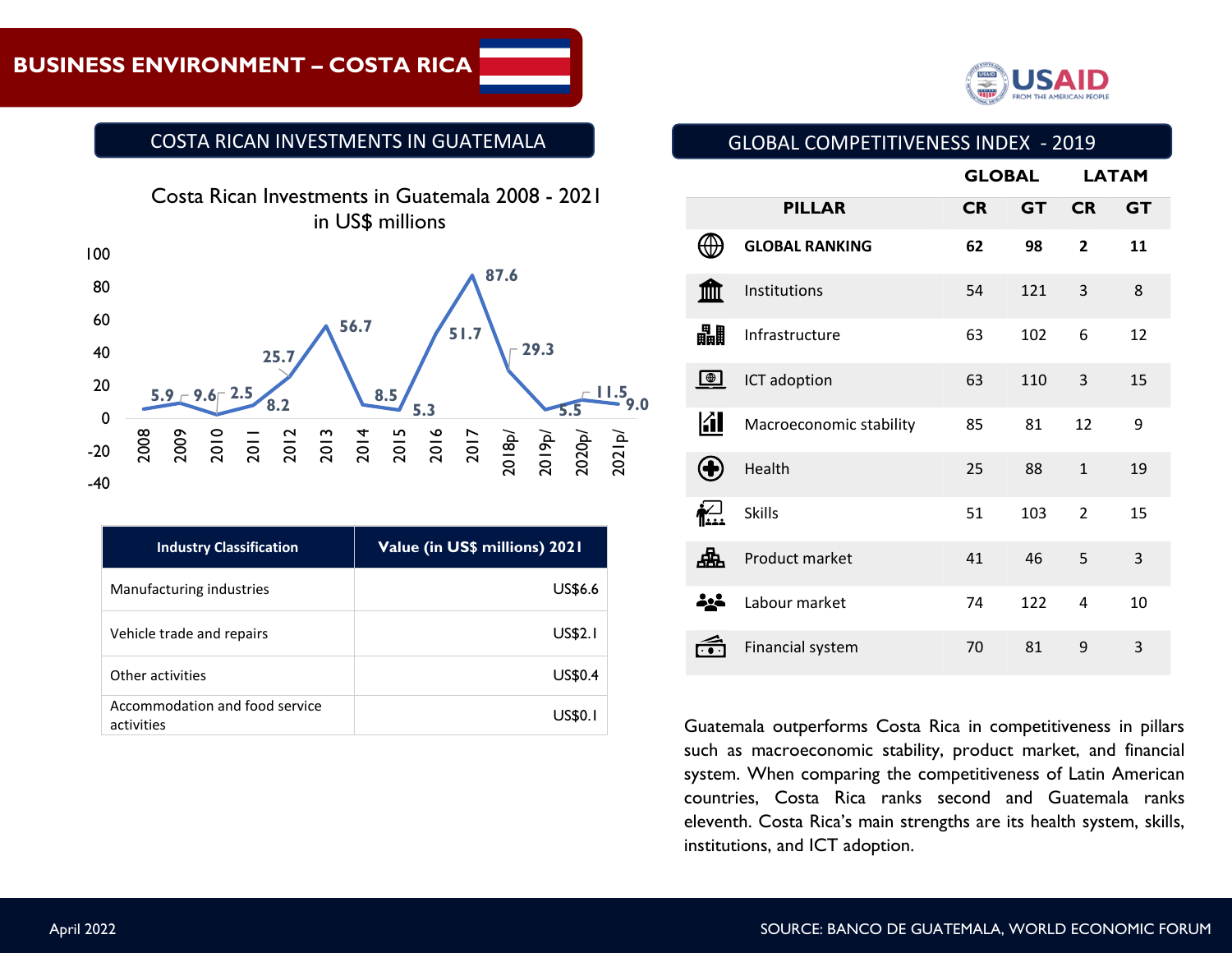

#### GUATEMALA'S TRADE WITH COSTA RICA – 15 Main Products – 2021

|   | $\sim$ . The state in the state is a set of $\sim$                                                             |
|---|----------------------------------------------------------------------------------------------------------------|
|   | 76.15<br><b>Plastics</b>                                                                                       |
|   | 57.83<br>Paper and carboard                                                                                    |
|   | Detergent and soap<br>37.64                                                                                    |
| Ę | 33.07<br>Pharmaceuticals                                                                                       |
|   | Insecticides and disinfectants<br>32.08                                                                        |
|   | Piping and accessories<br>26.35                                                                                |
|   | 24.49<br>Cereals                                                                                               |
|   | 20.82<br>Rubber                                                                                                |
|   | 18.85<br>Chemicals                                                                                             |
|   | 15.32<br>Mechanical devices for electrical purposes                                                            |
|   | 12.15<br>Iron / steel                                                                                          |
|   | Other<br>products<br>amount<br>to<br>Sauces and<br>11.86<br>US\$144.22 million, which brings the<br>seasonings |
|   | of<br>amount<br>total<br>exports<br>to<br>10.74<br>Glass<br>million. The 15 main<br>US\$540.64                 |
|   | export products account for a 73.3%<br>10.18<br>Metal<br>share in total exports.<br>manufacturing              |
|   | 8.88<br>Legumes and<br>vegetables                                                                              |

### Exports (in US\$ millions) and in the later of the later of the later of the later of the later of the later of the later of the later of the later of the later of the later of the later of the later of the later of the lat

#### Alcoholic beverages 128.41 and vinegar 品 Dairy products 64.41 懲 Various manufactured products 52.54 Ę 47.16 Pharmaceuticals લੈ 45.59 Sauces and seasonings 44.02 Metal sheeting and wire 39.59 Cereals 鶅 Plastics 39.42 **NIMIK** 38.81 Yarns and threads Insecticides and disinfectants छि 27.00 22.28 Iron / steel Other products amount to Scrap metal ⊗′€ 19.84 US\$200.94 million, which brings the amount of total exports to Chemicals 19.48 U US\$824.99 million. The 15 main export products account for a 75.6% <u>erg</u> Mechanical devices for 17.83 electrical purposes share in total exports.  $17.65$ Metal manufacturing

April 2022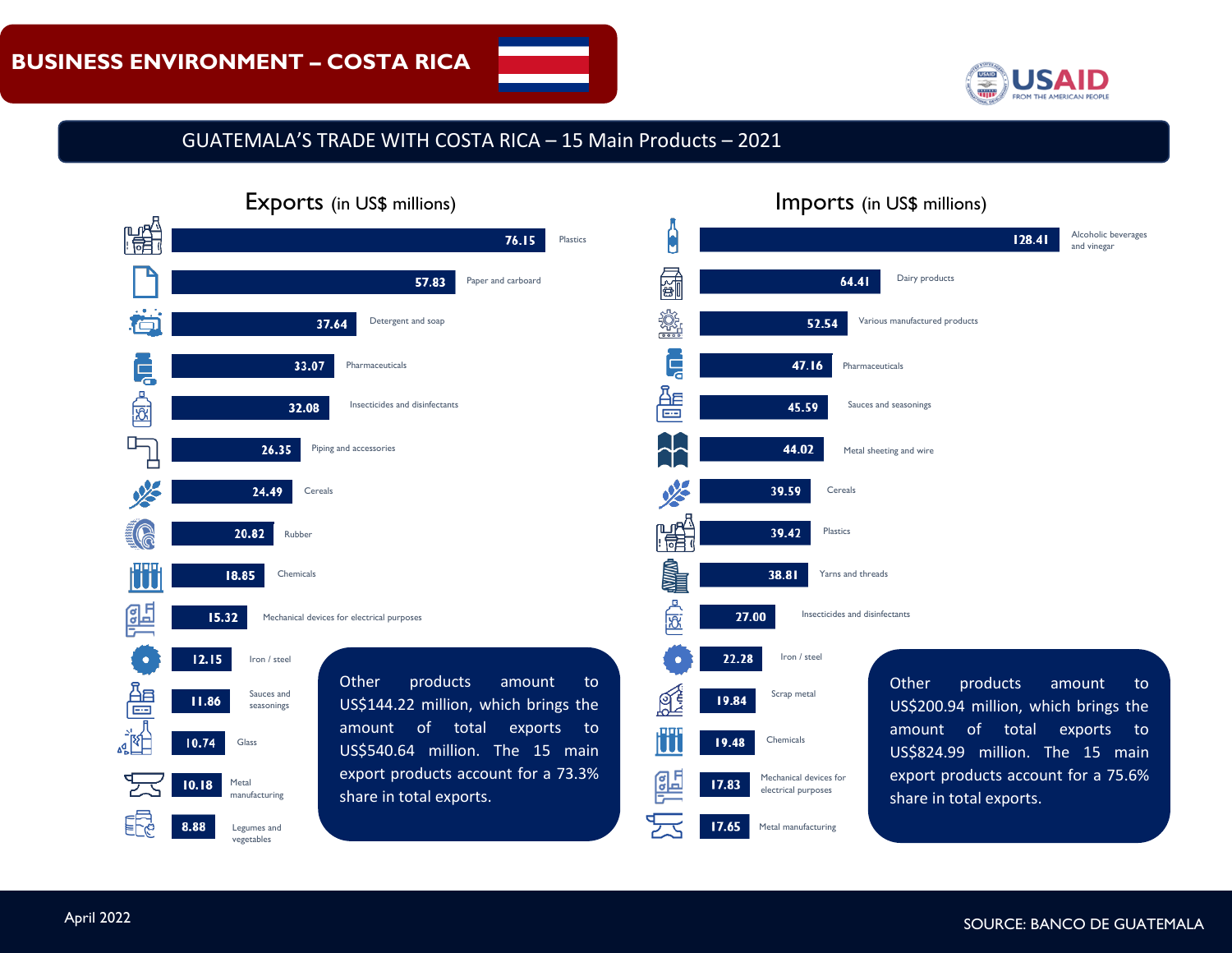

#### INVESTMENT PROJECTS 2019 – MARCH 2022

# 306 Investment Projects in Costa Rica from January 2019 to March 2022

#### **By Source Country**



**By Sector**



- **Business services**
- Communications
- **Electronic components**
- **Industrial equipment**
- Medical devices
- **Pharmaceuticals**
- IT & software services
- **Other sectors**

# 5 Investment Projects by Costa Rica from January 2019 to March 2022